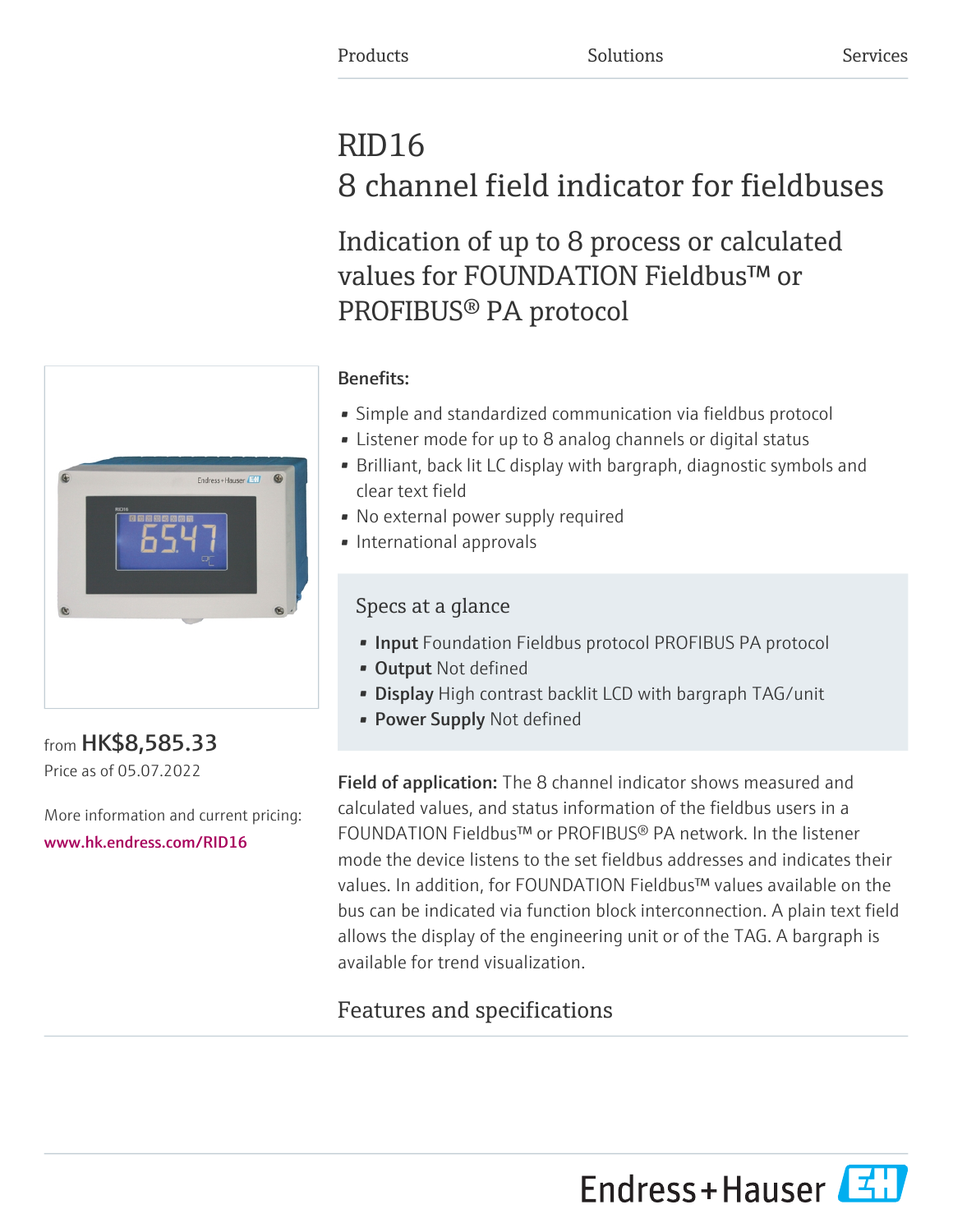Process indicator & control units

#### Measuring principle

Fieldbus indicators

Measuring principle 8 channel field indicator for fieldbuses

#### Function

Display values Advanced diagnostic

#### **Display**

High contrast backlit LCD with bargraph TAG/unit

#### Power Supply

Not defined

#### Input

Foundation Fieldbus protocol PROFIBUS PA protocol

#### **Output**

Not defined

#### **Output**

Not defined

#### Software functions

Listener Mode On Foundation Fieldbus also function block connection: Display transducer block Advanced diagnostic block 2 x input selector Arithmetic block Integrator block PID block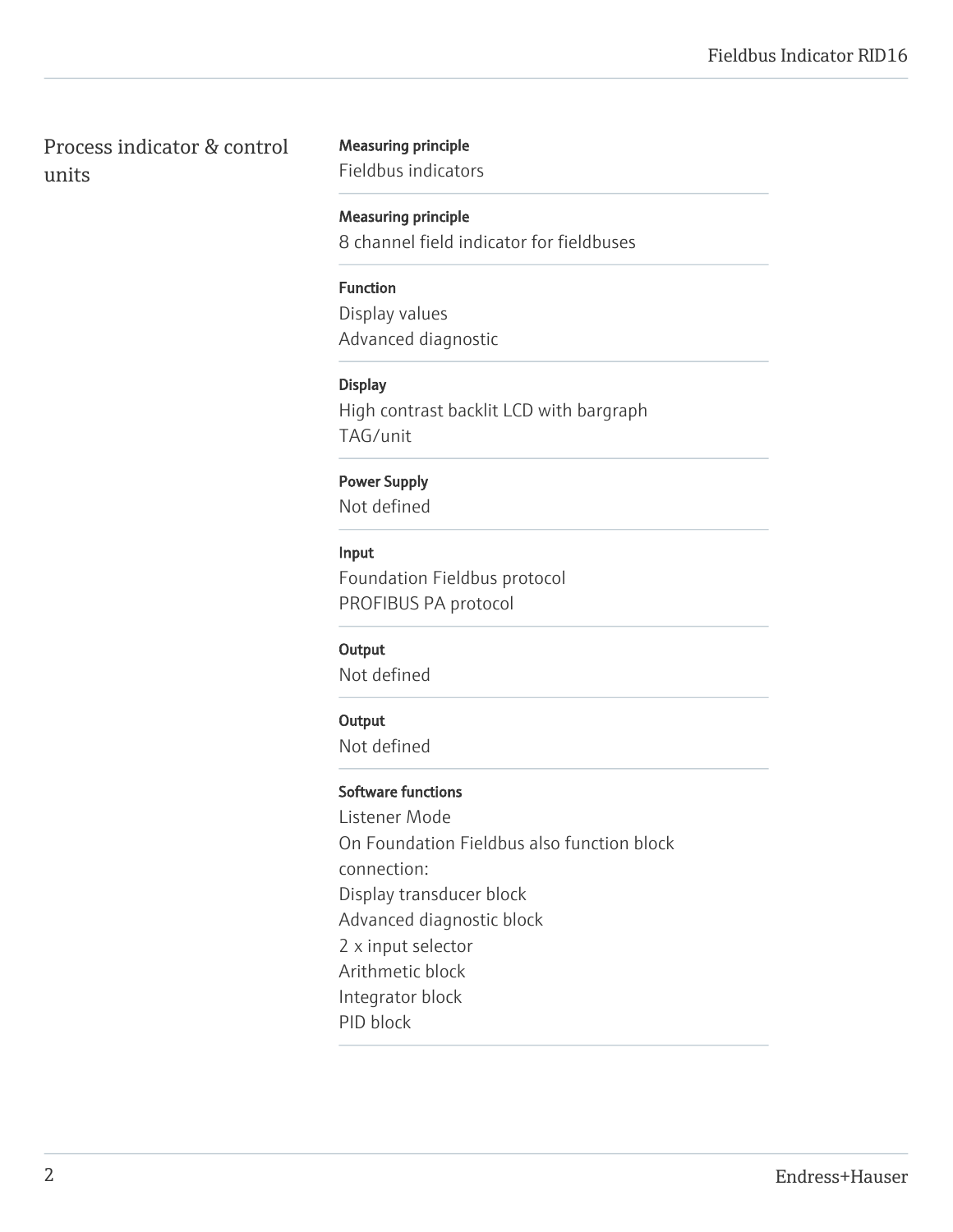Process indicator & control units

# **Certificates** ATEX Ex ia FM CSA IECEx Ex ia SIL Not defined Panel mounting field

## Acquisition / Evaluation Measuring principle

Display

## Function

Display values Advanced diagnostic

## **Certification**

ATEX Ex ia FM CSA IECEx Ex ia

## Input

Foundation Fieldbus protocol PROFIBUS PA protocol

## Dimensions (wxhxd)

Field housing: 199 x 133 x 96 mm (7.83 x 5.24" x 3.78")